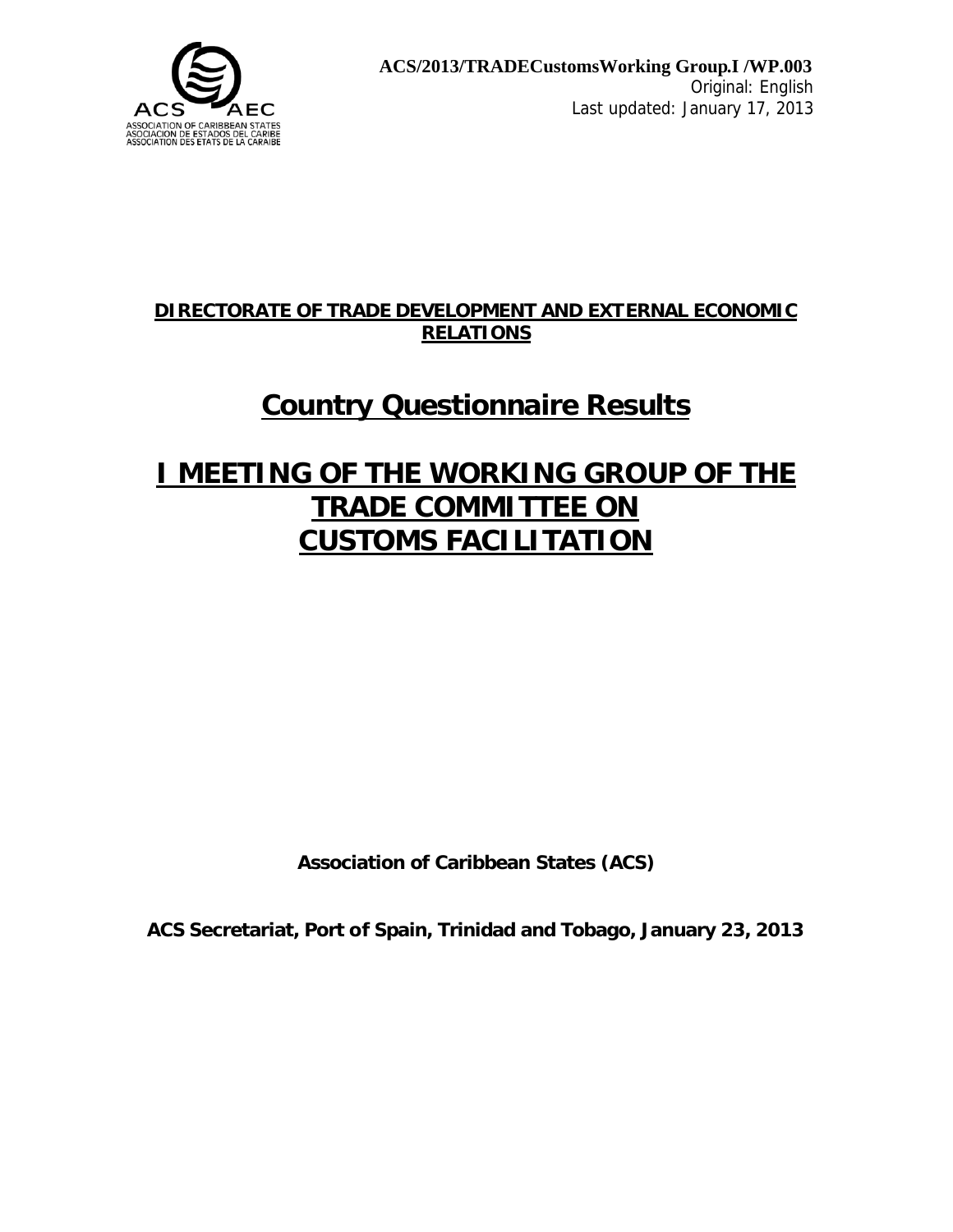

# **Customs Facilitation Working Group**

#### **List of 12 Participating Countries:**

- St. Kitts and Nevis (SKN)
- Colombia (COL)
- Mexico (MEX)
- Panama (PAN)
- Barbados (BDS)
- Trinidad & Tobago (TT)
- Guatemala (GTA)
- St. Vincent and the Grenadines (SVG)
- Antigua & Barbuda (AB)
- Haiti (HAI)
- Jamaica (JAM)
- Curacao (CRC)

## **Questionnaire Results**

**1. Does your country use the World Customs Organization Harmonized System?**

| <b>Yes/Version</b> |      | No |
|--------------------|------|----|
|                    | 2002 |    |
| 5                  | 2007 |    |
|                    | 2012 |    |
|                    | 1996 |    |

It was observed that among the Latin American Member states, comprising of 4 members, the latest version of the World Customs Organization Harmonized System (i.e. Quinta Enmienda) was used in their Customs offices. The Caribbean members operated using older versions of the WCO HS, i.e. Versions 1996, 2002 and 2007. Antigua and Barbuda noted that they had plans to update to the 2007 version in early 2013. Whether the difference in versions used by Member states is a weak point, the extent to which it creates discrepancies in procedures or if it acts as a hindrance to harmonization should be investigated.

\*(Curacao is not included at present due to the incomplete questionnaire).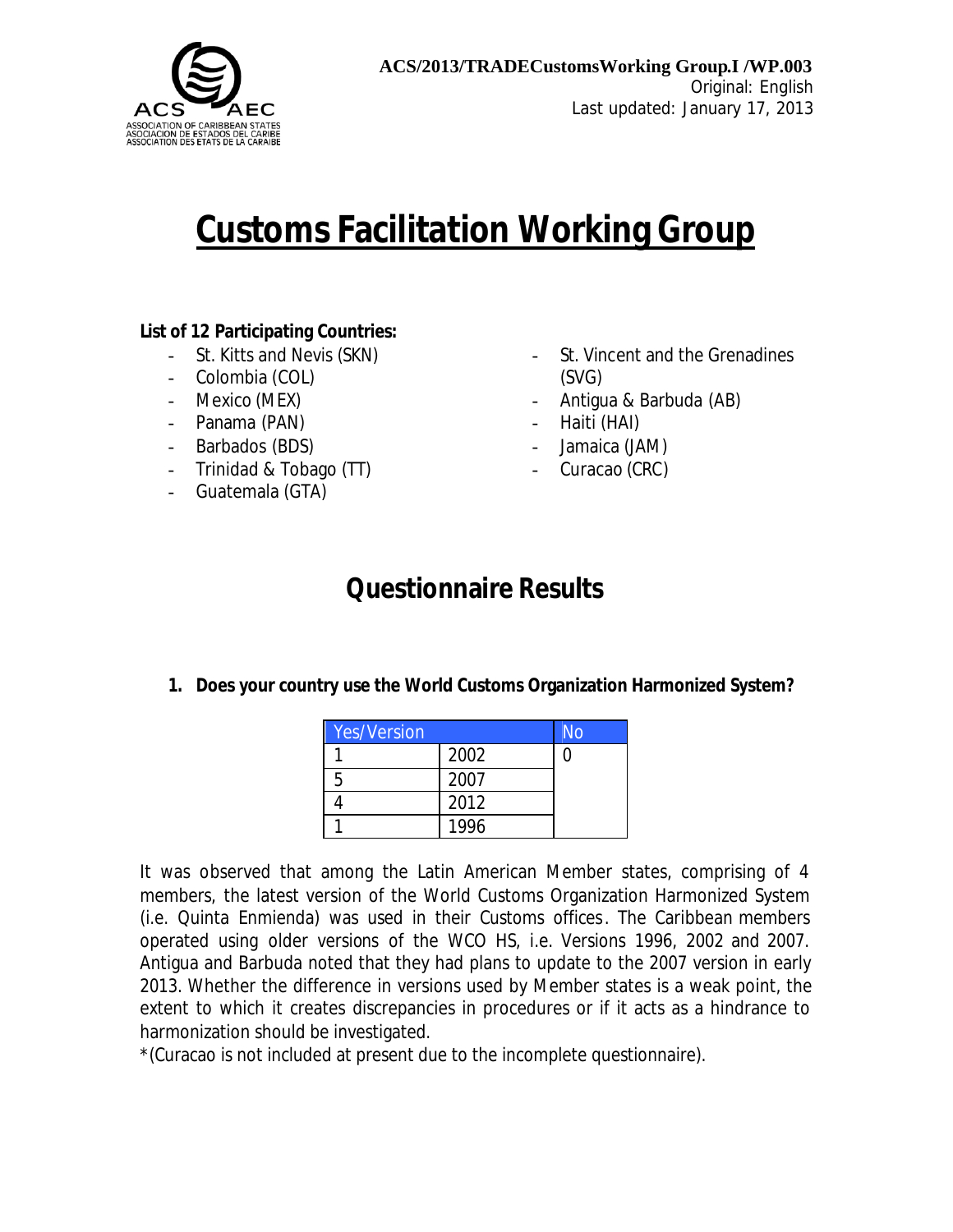

#### **2. Which Automated Customs System is being used in your Customs departments?**

| <b>Automated Customs System</b>          | No. of Countries |
|------------------------------------------|------------------|
| <b>ASYCUDA</b>                           | 6 (curacao)      |
| <b>TRIPS</b>                             |                  |
| <b>SAAI</b>                              |                  |
| <b>SIGA</b>                              |                  |
| CASEX (Proprietary)                      |                  |
| SAQBE/ Integrated Foreign Trade System   |                  |
| (SICEX)                                  |                  |
| <b>CASE (Customs Automated Services)</b> |                  |

A wide variety of computerized customs systems are used among Member states, the UNCTAD ASYCUDA being the most popular. (Though not indicated by the responses generated from the questionnaires, SICEX (by its Spanish acronym) is also a popular choice for automated customs systems throughout Central America. Currently SICEX is used by Guatemala, Nicaragua, Honduras and El Salvador.)

\*(Curacao is not included at present due to the incomplete questionnaire).

#### **3. Is the digitization of customs systems and processes a priority?**



There was unanimous agreement amongst the 9 (Still awaiting CRC) Member states that the digitization of systems and processes was a priority for members. This comes as no surprise due to the greater efficiency and accuracy which can be achieved from automated, computerized processes and cost benefits resulting from the usage of less paper and less man power.

\*(Curacao is not included at present due to the incomplete questionnaire).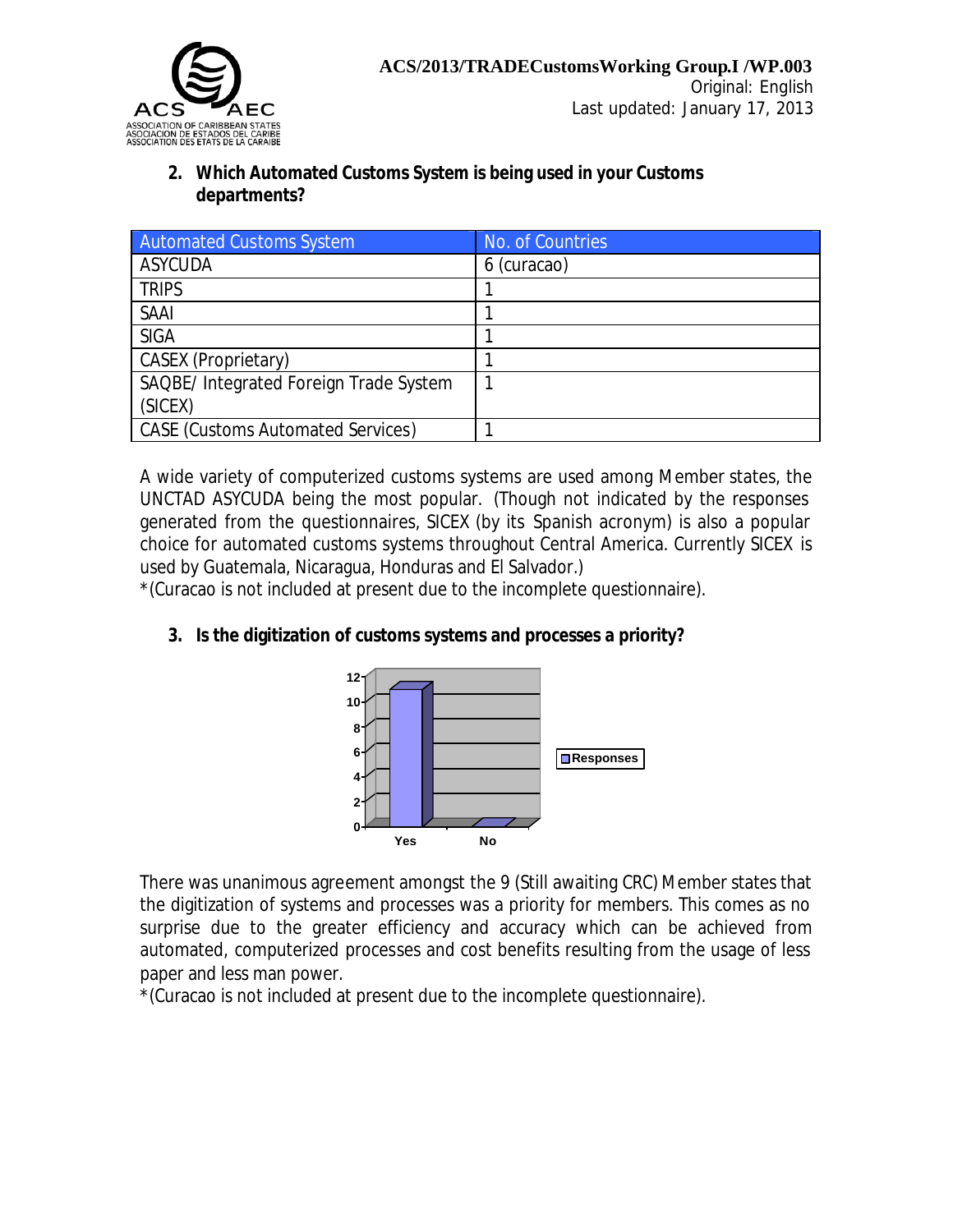

#### **4. Which processes in your country are digitized?**

| <b>Process</b>                      | <b>BDS</b>   | <b>SKN</b> | <b>SVG</b>   | $CRC***$ | <b>MEX</b> | COL                       | PAN* | ΤĪ | <b>JAM</b> | <b>GTA</b> | <b>HAI</b> | AB |
|-------------------------------------|--------------|------------|--------------|----------|------------|---------------------------|------|----|------------|------------|------------|----|
| <b>Manifest</b>                     | $\sf X$      |            | X            |          |            | X                         |      | Χ  | Χ          | X          | Χ          |    |
| <b>Import</b><br><b>Declaration</b> | X            | X          | X            |          | X          | $\sf X$                   |      | X  | Χ          | X          | X          | X  |
| <b>Export</b><br><b>Declaration</b> | X            | X          | X            |          | X          | X                         |      | X  | X          | X          | X          | X  |
| Tax-duty<br><b>Calculations</b>     | $\mathsf{X}$ | X          | $\mathsf{X}$ |          | X          | $\boldsymbol{\mathsf{X}}$ |      | X  | X          | $\times$   | X          | X  |
| Selectivity                         | X            |            | Χ            |          | X          | X                         |      | Χ  | X          | X          | X          |    |
| <b>Trade</b><br><b>Statistics</b>   | X            | X          | X            |          | X          | X                         |      | X  |            | X          | Χ          | X  |
| <b>Risk</b><br>Management           | X            |            | Χ            |          | X          | X                         |      | X  | Χ          | X          |            |    |

#### a) Table showing countries which have digitized processes (X)

It was noted that quite a few processes had been digitized amongst territories which indicates the transition to paperless customs processing and the growing trend towards computerized, automated process which reflects the responses given in Question 3. It was noted that Panama has yet to digitize any of the aforementioned categories of processes. Jamaica indicated that it had only partially implemented digitization for processes such as: manifest, export declaration, selectivity and risk management. Antigua and Barbuda stated that they were building profiles for selectivity and risk management processes at present.

\*(Panama's responses to this question are to be reviewed for inconsistencies noted in later questions)

\*\*(Awaiting questionnaire results from Curacao).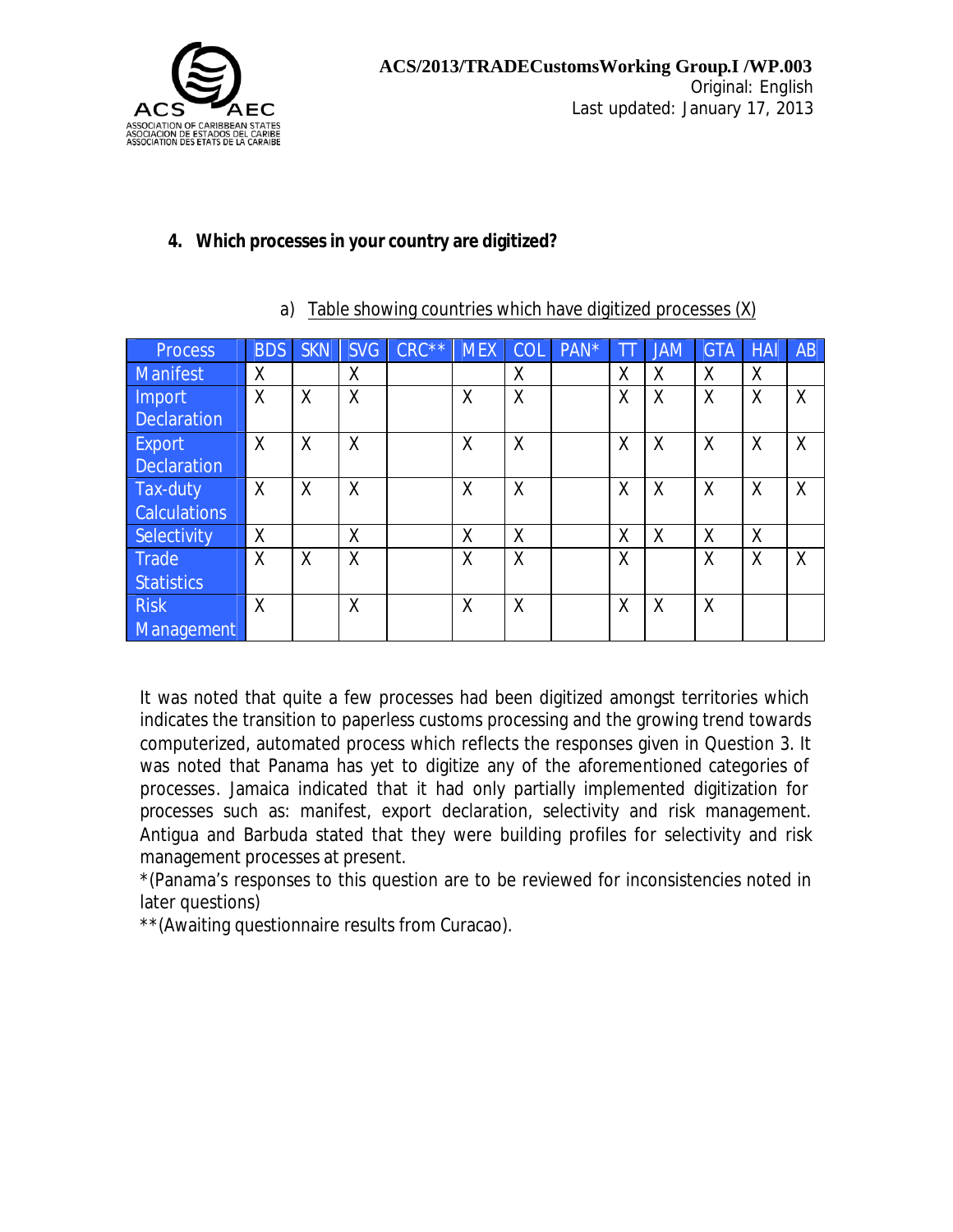

#### b) Table showing frequency of digitization for each process

| <b>Process</b>               | <b>Frequency of Digitization Among</b><br><b>Member States</b> |
|------------------------------|----------------------------------------------------------------|
| Manifest                     |                                                                |
| <b>Import Declaration</b>    | 10                                                             |
| <b>Export Declaration</b>    | 10                                                             |
| <b>Tax-duty Calculations</b> | 10                                                             |
| Selectivity                  | 8                                                              |
| <b>Trade Statistics</b>      | 9                                                              |
| <b>Risk Management</b>       | 8                                                              |
| Proof of Electronic          | 1                                                              |
| Value                        |                                                                |

## **5. Which customs related information can be obtained electronically (online)?**

| Country                        | <b>Customs related information available</b><br>online |
|--------------------------------|--------------------------------------------------------|
| St. Kitts and Nevis            | Legislation, forms, Common External Tariff             |
| St. Vincent and the Grenadines | Reports e.g. manifest, declaration,                    |
|                                | enforcement etc, and a variety of customs              |
|                                | forms                                                  |
| <b>Barbados</b>                | None (website currently being upgraded)                |
| Curacao                        | None (website to be launched in the near               |
|                                | future)                                                |
| Mexico                         | All information contained in the customs               |
|                                | document used for the import and export                |
|                                | of goods                                               |
| Colombia                       | <b>Consultation Customs Tariff, tariff</b>             |
|                                | classifications issued, foreign trade                  |
|                                | statistics, customs procedures and                     |
|                                | services, process and trade services, forms,           |
|                                | technical regulations, tax, customs and                |
|                                | exchange etc.                                          |
| Panama                         | All information is provided online                     |
| Trinidad and Tobago            | (a) Non registered users: B/L Tracking,                |
|                                | Manifest Tracking                                      |
|                                | (b) Registered users: Online Tariff, Tax               |
|                                | <b>Treatment and owned Declaration</b>                 |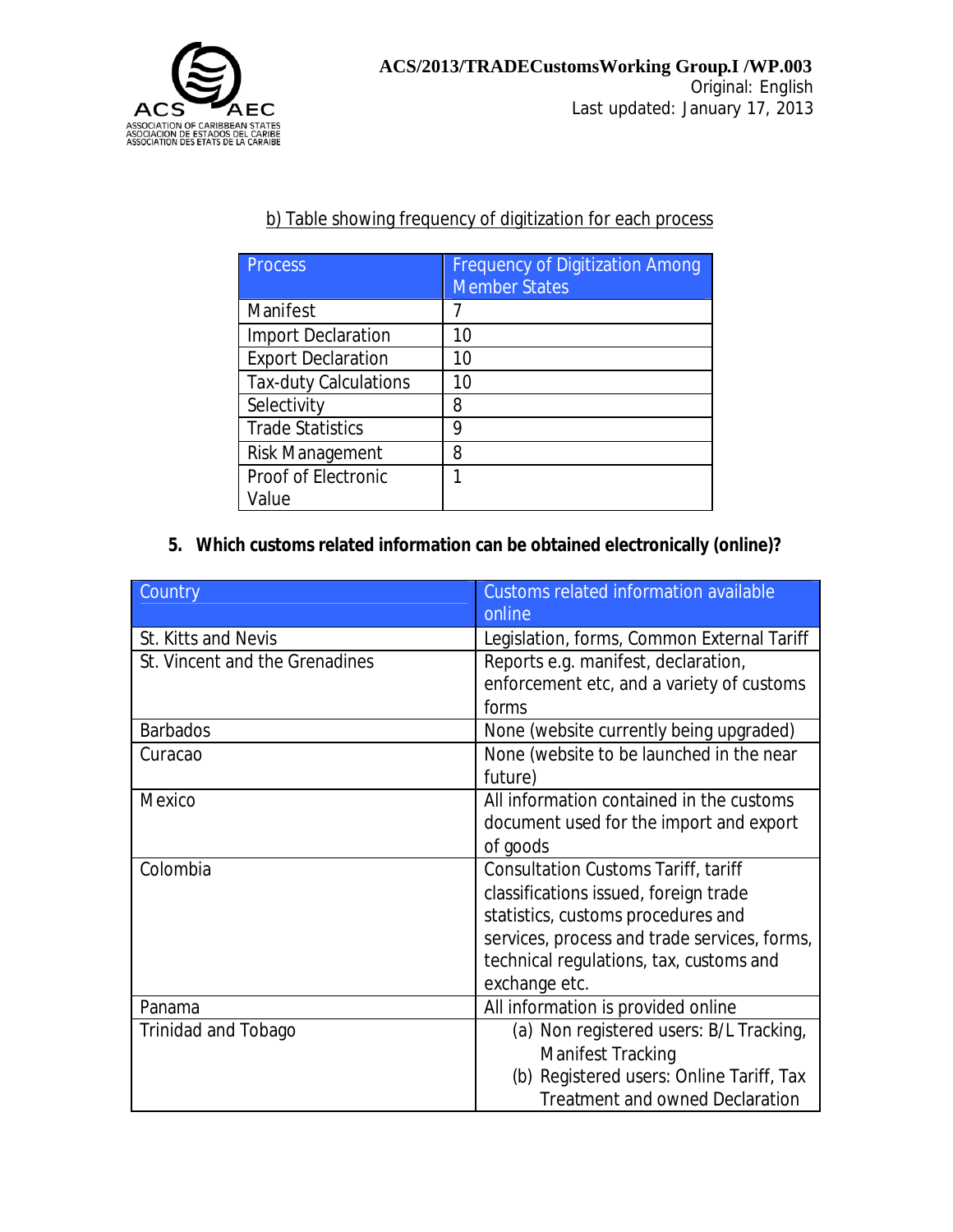

Original: English Last updated: January 17, 2013

|                     | processed on the system                     |
|---------------------|---------------------------------------------|
| Jamaica             | Most procedures are available on our        |
|                     | website. We can provide any other           |
|                     | information upon request via email.         |
| Guatemala           | Tariff data, query statements by importers, |
|                     | customs procedures, pending transits,       |
|                     | filling instructive goods declarations DUA- |
|                     | GT.                                         |
| Antigua and Barbuda | Customs law and regulations, HS Tariff and  |
|                     | <b>Customs (Control and Management) Act</b> |
| Haiti               | Statistical data on foreign trade           |
|                     | Revenue collected                           |
|                     | Manifests, volume of transactions           |
|                     | per importer                                |

Data shows that a wide variety of information is available online. Some states (Antigua and Barbuda, Barbados, St. Kitts and Nevis and Curacao) were extremely limited in the scope of material available online. Where it was indicated that there was little or no information available online, there are plans to launch or upgrade websites to provide information online.

|  |  |  |  |  | 6. Overall assessment of customs facilities and infrastructure: |
|--|--|--|--|--|-----------------------------------------------------------------|
|--|--|--|--|--|-----------------------------------------------------------------|

| Country                        | <b>Overall Assessment</b>                                                                                                  |
|--------------------------------|----------------------------------------------------------------------------------------------------------------------------|
| St. Kitts and Nevis            | Good physical infrastructure. I.T. infrastructure is up                                                                    |
|                                | to date.                                                                                                                   |
| St. Vincent and the Grenadines | Current customs infrastructure is congested. Awaiting<br>completion of two new buildings in 2013 to resolve<br>congestion. |
| <b>Barbados</b>                | Customs and Excise Department is good condition                                                                            |
|                                | due to recent renovations. I.T. infrastructure received                                                                    |
|                                | major enhancement with the implementation of a risk                                                                        |
|                                | management tool, an IT tool for the managing of VAT,<br>and the upgrade of the Website which is currently on-              |
|                                | going. Additionally, a number of desk tops were made                                                                       |
|                                | available to the extent that each officer's desk is now                                                                    |
|                                | complete with a computer. It is proposed that (i) an                                                                       |
|                                | upgrade to ASYCUDA World will commence before                                                                              |
|                                | the year; (ii) the implementation of a Document                                                                            |
|                                | Management Workflow System will be implemented                                                                             |
|                                | shortly; (iii) the implementation of an Electronic                                                                         |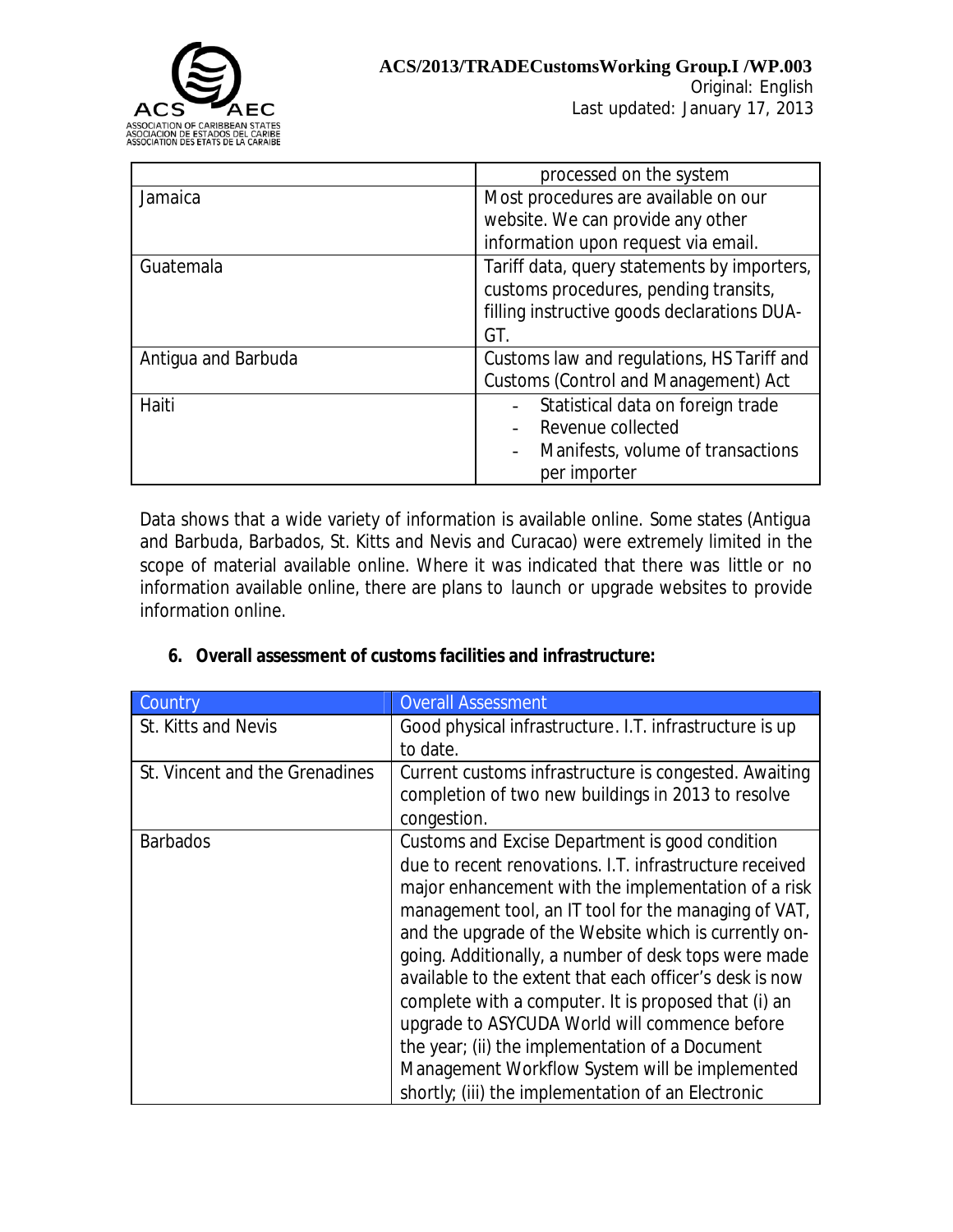

Original: English Last updated: January 17, 2013

|                            | Single Window is being considered                       |
|----------------------------|---------------------------------------------------------|
| Curacao                    | Physical Infrastructure: Most buildings are recently    |
|                            | renovated and in good condition, however there are a    |
|                            | few which require upgrades to meet customs              |
|                            | standards.                                              |
|                            | I.T.: Systems are up to date.                           |
| Mexico                     | Considering that in Mexico there are 49 customs in      |
|                            | their territory, some of which take a greater volume    |
|                            | of daily transactions. These are equipped with          |
|                            | infrastructure, equipment and automated processes       |
|                            | to improve foreign trade facilitation control and       |
|                            | customs clearance.                                      |
| Colombia                   | In general terms, customs facilities and infrastructure |
|                            | are good. However there are certain shortcomings        |
|                            | within Directorates being screened by the competent     |
|                            | agency in the state.                                    |
| Panama                     | General infrastructure of Panama Customs is in good     |
|                            | condition and the whole system is automated.            |
| <b>Trinidad and Tobago</b> | The IT infrastructure is good, the physical             |
|                            | infrastructure is lacking. Currently awaiting approval  |
|                            | for occupation of new office building.                  |
| Jamaica                    | ICT infrastructure is good as they have a Central Data  |
|                            | Center, high speed wide area network and local area     |
|                            | network, voice over IP telephony and computer           |
|                            | workstations at most locations.                         |
| Guatemala                  | General conditions of the customs infrastructure of     |
|                            | the republic are acceptable, but there is still much to |
|                            | be done to the organizing the infrastructure for        |
|                            | example properly defining the primary zone and          |
|                            | provide greater safety for our staff and visitors.      |
| Antigua and Barbuda        | Poor working conditions, lacking in physical            |
|                            | infrastructure and facilities.                          |
| Haiti                      | All services related to customs clearance operations.   |
|                            | Currently in the process of rehabilitating              |
|                            | infrastructures affected by the earthquake of 2010.     |
|                            |                                                         |

Overall, customs facilities in the Caribbean and Latin American regions were said to be in good condition. Among Caribbean Member States, physical infrastructure was a major concern. Some found that current physical infrastructure was lacking as noted by Barbados (who had recently renovated), Curacao, Trinidad and Tobago and especially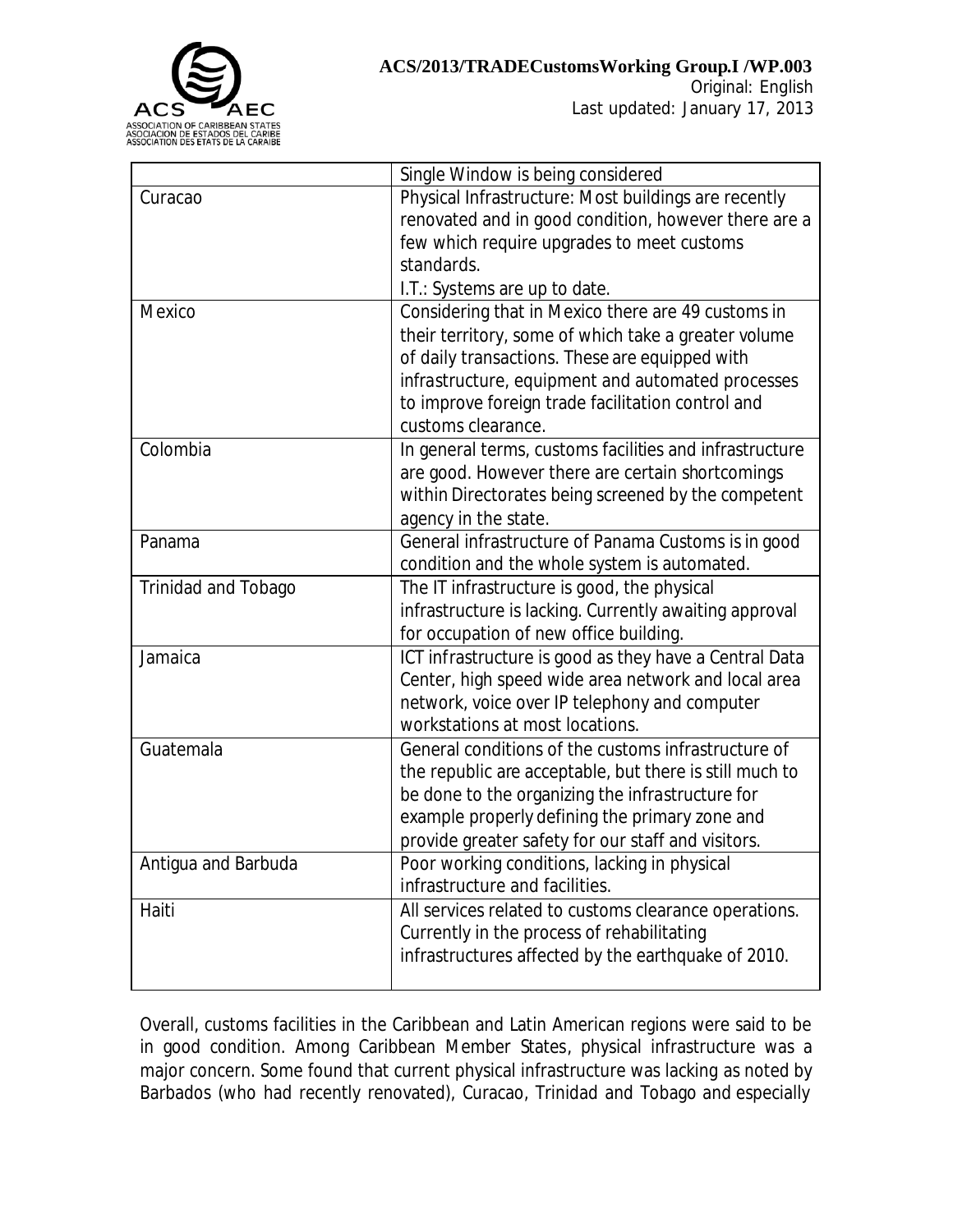

Antigua and Barbuda. Information Technology systems were a strong point among participants, with most being up-to-date. Another concern noted was the need for better organization within the Customs agency as noted by Colombia and Guatemala which has been pinpointed for review to improve operations.

## **7. Main priority needs for Customs Facilitation in your country**

| Country                        | Areas of priority                                            |
|--------------------------------|--------------------------------------------------------------|
| St. Kitts and Nevis            | 1. Advanced Cargo/Passenger Information                      |
|                                | Systems                                                      |
|                                | 2. Electronic Integration of Customs and Ports.              |
| St. Vincent and the Grenadines | 1. Comprehensive public relation mechanism                   |
|                                | Upgrade to ASYCUDA World<br>2.                               |
|                                | Implementation of a Customs website and<br>3.                |
|                                | CCTV                                                         |
|                                | 4. New Customs legislation                                   |
|                                | Effective (port) Auditing system<br>5.                       |
| <b>Barbados</b>                | <b>Capacity Building</b><br>1.                               |
|                                | 2. Training                                                  |
| Curacao                        | 1. Upgraded IT systems and computers                         |
|                                | 2. Capacity building related to linguistics and              |
|                                | team building                                                |
|                                | 3. Modernization of customs techniques                       |
|                                | 4. Improved physical infrastructure                          |
| Mexico                         | Streamlined procedures through a "one stop<br>1 <sub>1</sub> |
|                                | shop"                                                        |
|                                | 2. Unobtrusive equipment                                     |
|                                | 3. New scheme of certified companies                         |
| Colombia                       | 1. Publication: legislation and administrative               |
|                                | procedures on the Internet, points of view of                |
|                                | customs procedures, draft standards                          |
|                                | 2. Clearance of goods within 48 hours after the              |
|                                | arrival of the goods or advance declaration                  |
|                                | initial direct download                                      |
|                                | 3. Shipments                                                 |
|                                | 4. Automation                                                |
|                                | 5. Risk management                                           |
| Panama                         | The main priority is the New Customs<br>1.                   |
|                                | Management System (SIGA)                                     |
| Trinidad and Tobago            | N/A                                                          |
| Jamaica                        | 1.<br>Refining of existing procedures (Business              |